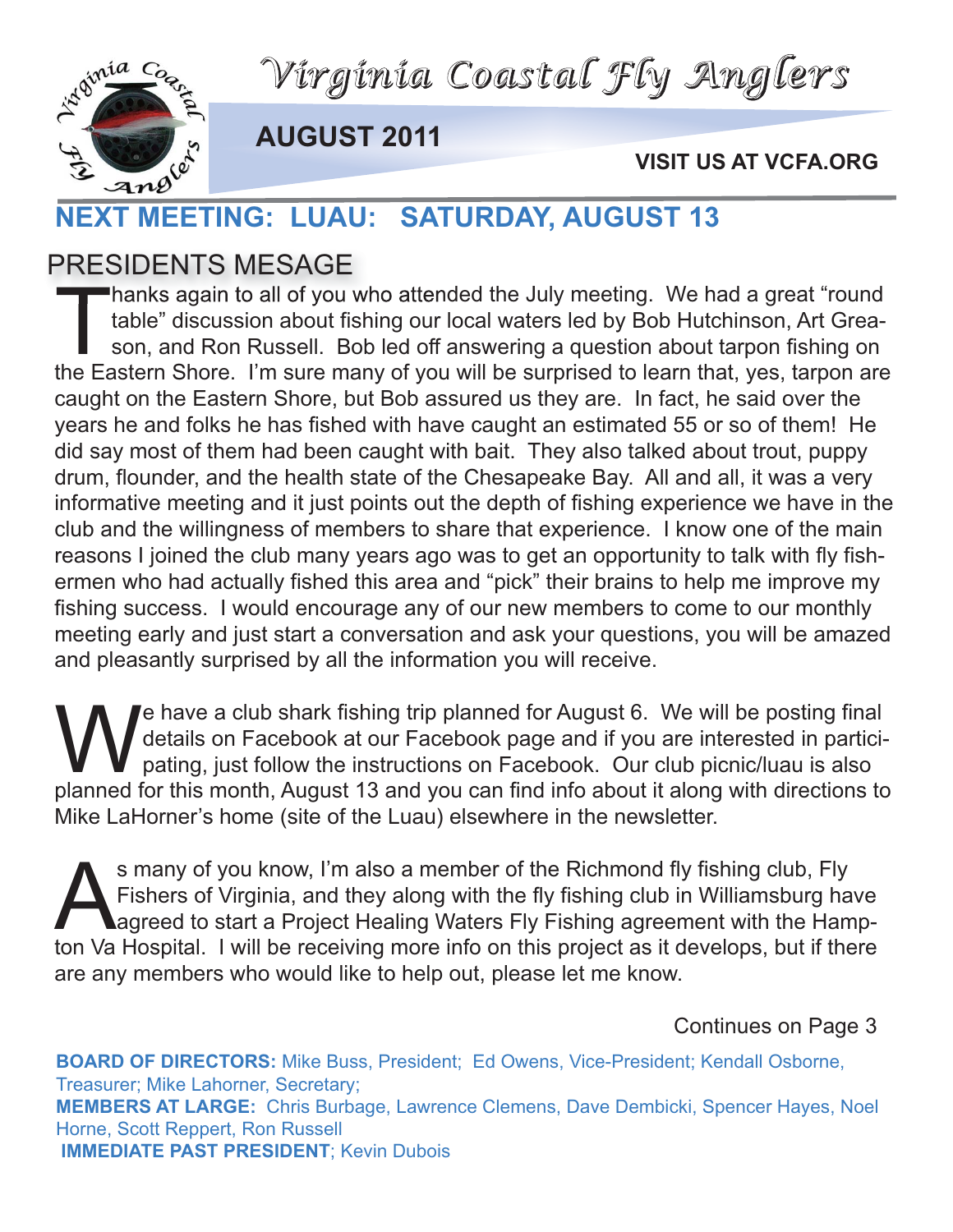### 20th Anniversary

#### The Fly Fishing Show reaches milestone

The year was 1992. The Toronto Blue Jays won the World Series, Lil E. Tee the Kentucky Derby, the Washington Redskins the Super Bowl. And the Fly Fishing Show opened its doors in Somerset, New Jersey. Today, the Fly Fishing Show is still running and will celebrate its 20th anniversary, Jan. 28-30, 2012.

"Although our show will travel to six other US cities, Somerset remains our largest event," said show producer Chuck Furimsky.

"From the first year when crowds were so large the fire marshal closed the door until the people decided to leave, the Somerset show continues to live up to the title of the world's largest show for fly fishers," reminisced Chuck.

"I fondly recall when Leon Chander, an icon in our sport who attended hundreds of shows representing Cortland, told me he never ran out of brochures in 42 years of doing shows, but was out mid-day at our first Somerset show," remembered Chuck.

Most of fly fishing's manufacturers are exhibiting in Somerset where a customer can hold and cast all of the latest fly rods developed for the sport. The latest reels, lines, clothing, waders, tying materials, books and videos, art, accessories, and anything needed to pursue fly fishing is on display and for sale.

During the three day show, the list of fly fishing celebrities and programs is unsurpassed. Fly Fishing's recognized experts including Lefty Kreh, Gary Borger, Dave Whitlock, A.K. Best, Ed Engle, Andy Mill, Bob Clouser, Enrico Puglisi, Bob Jacklin, Michael Mauri, Barry and Cathy Beck, Bob Popovics, and others will do casting demonstrations, lectures, fly tying, and book signings.. There will be in excess of 60 seminars each day of the show and everything is open to those attending.

The Fly Fishing Show 2012 SOMMERSET New Jersey

**JANUARY 27, 28, 29 2012**

**Garden State Convention Center http://www.flyfishingshow.com/Somerset\_\_NJ.html**

> The Fly Fishing Show 2010 Raleigh, NC **FEBRUARY 11, 12, 2011 North Carolina State Fairgrounds**

**http://www.flyfishingshow.com/Raleigh\_\_NC.html**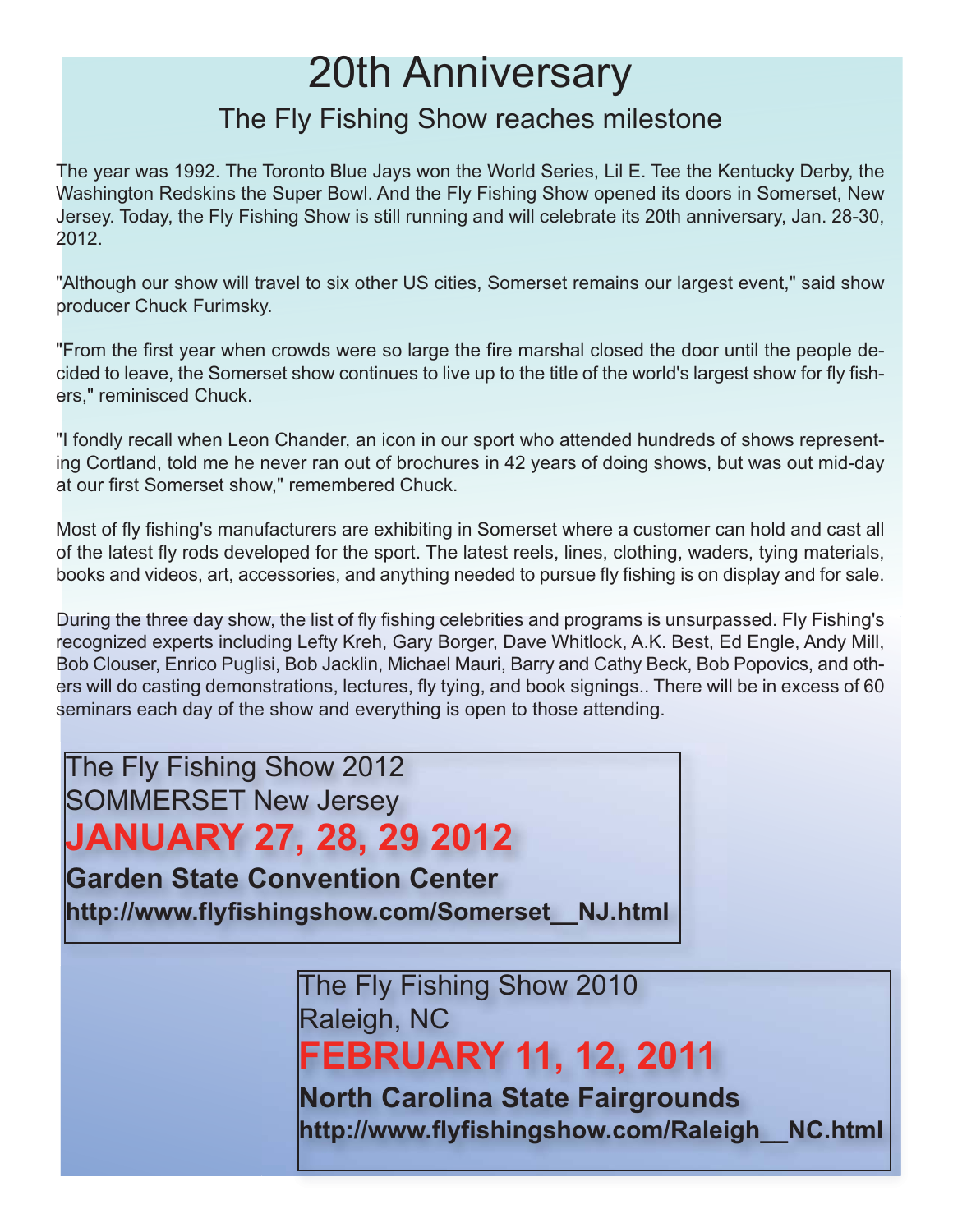PRESIDENTS MESSAGE (Contiued from Page 1)

Fishing has begun to pick up as we settle into our summer patterns, I know I was<br>out with Larry Clemens and Sam Davis recently and we had three large fish on<br>around the third island that we think were big red drum. But you out with Larry Clemens and Sam Davis recently and we had three large fish on around the third island that we think were big red drum. But you won't catch any fish just sitting around watching tv! You need to get out on the water, post a note on Facebook saying you are going out and ask for volunteers! And then don't forget to post the results. I hope to see you all at the Luau! Thanks again and tight lines to all, mike buss



## **SATURDAY, AUGUST 13 5:00 - 10:00 PM**

## **2520 HOOD DRIVE VIRGINIA BEACH, VA 23454**

## **\$10 PER PERSON**

**Heavy Hors D,Oeuveres, Soft Drinks, Beer Provided** *(Bring a few extra \$\$ for raffles)*

**COME GET YOUR "ISLAND" ON AND SUPPORT THE VCFA. ALL PROCEEDS BENEFIT The Virgina Coastal Fly Anglers**

**DIRECTIONS AND RSVP ON NEXT PAGE**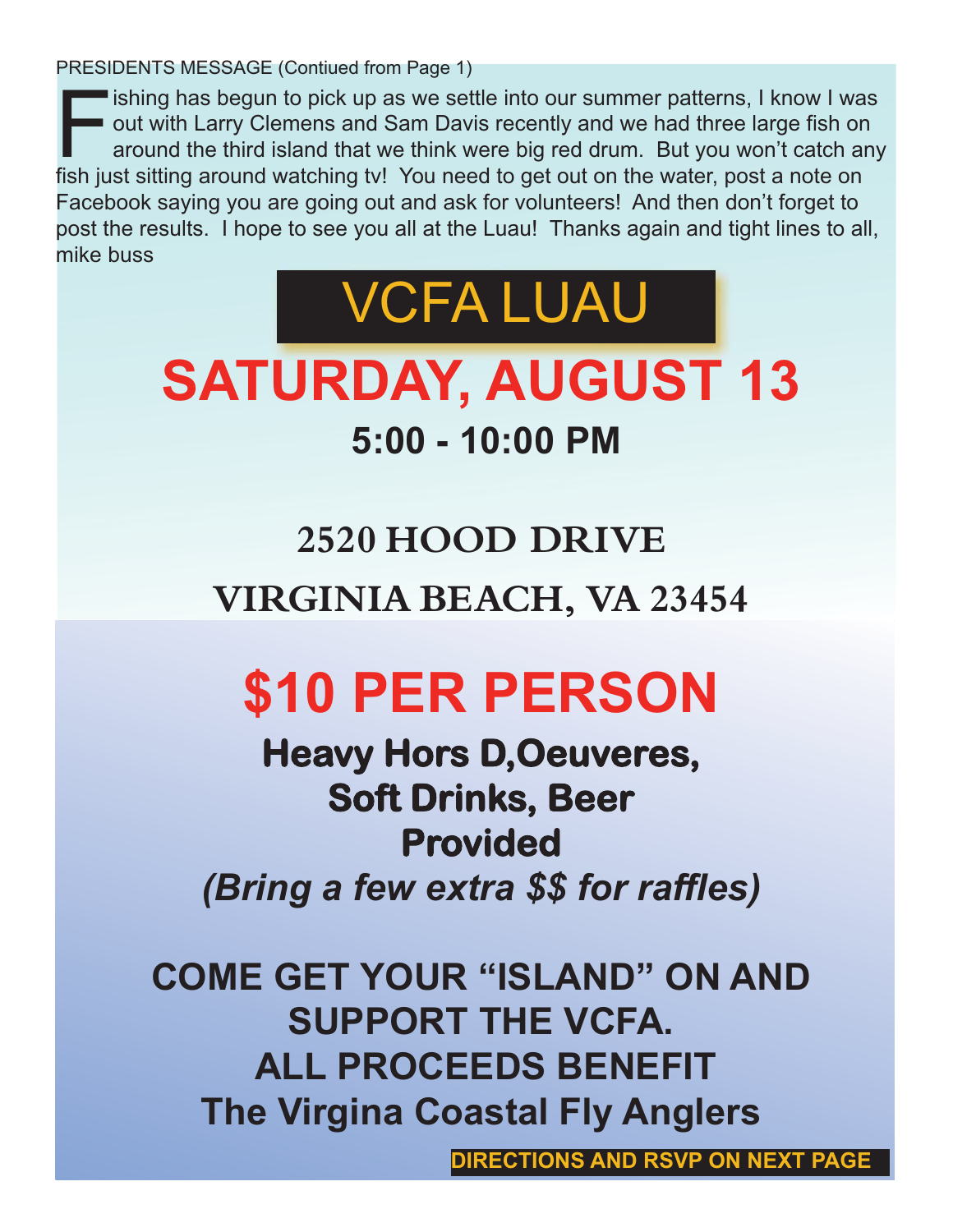

Turn West on **INLYNNVIEW ROAD** off of **N. GREAT NECK ROAD** (eastbound at intersection of OLD DONATION PARKWAY)

Continue on **INLYNNVIEW ROAD** aproximately 0.9 miles

Turn Left on **GENERAL HILL DRIVE**, go 100 yards Turn Left on **HOOD DRIVE**. second house on the left - brick ranch with red and white trim. **2520 HOOD DRIVE**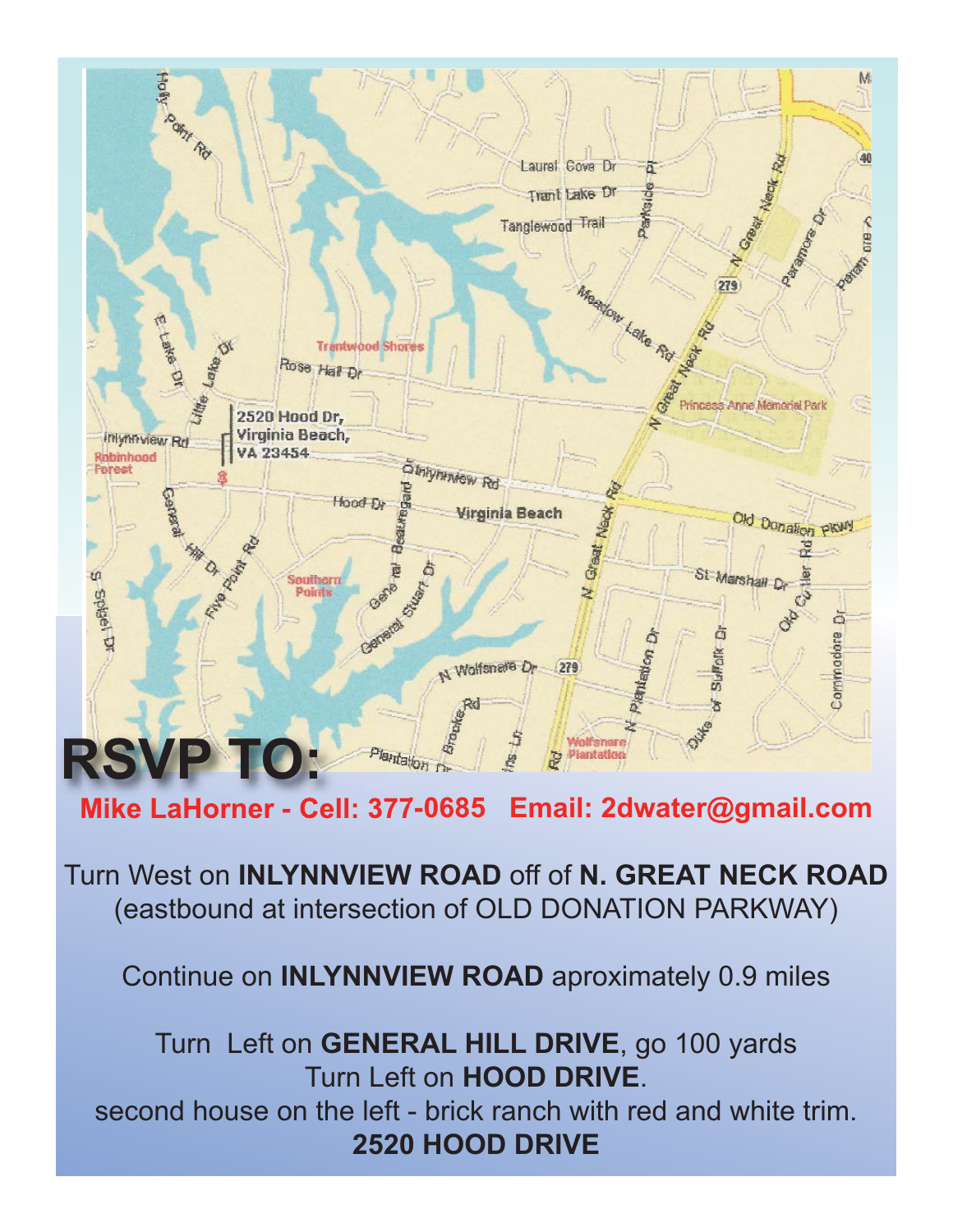7 **This is a new venture for the club so the following is provided as a starting point for your information. Remember, sharks are wild animals with razor sharp teeth! Be cautious when getting near them. They have flexible bodies and can easily bend around to snip off a part of your body (maybe one that you like). They are hard fighters and you should be prepared with a heavier rod - a 10 or 12 weight rod for the novice with heavy tippet (30 pound) and a wire leader (about 12" long). A fighting but would be useful.**

> Several of the club members will be targeting shark on an August 6, 2011 trip. In the event of bad weather, there will be a fallback date of August 20, and August 27. All boats should meet at the Lynhaven boat ramp at 8:00 AM. We need to know if you plan on fishing and whether or not you have a boat. If you have a boat and need other anglers, let us know so we can match those in need of a ride to those with room. Obviously, that will help with shared expenses.

> You can search the web for some ideas on shark flies, there is a bloody looking chum slick fly that is colorful, and plain flies that are solid colors like black. There should be little to no flash in these flies. Hook sizes should be in the 3/0 to 4/0 range

> > **PLEASE send an email ASAP to VirginiaCoastalFlyAnglers.org if you plan to participate.**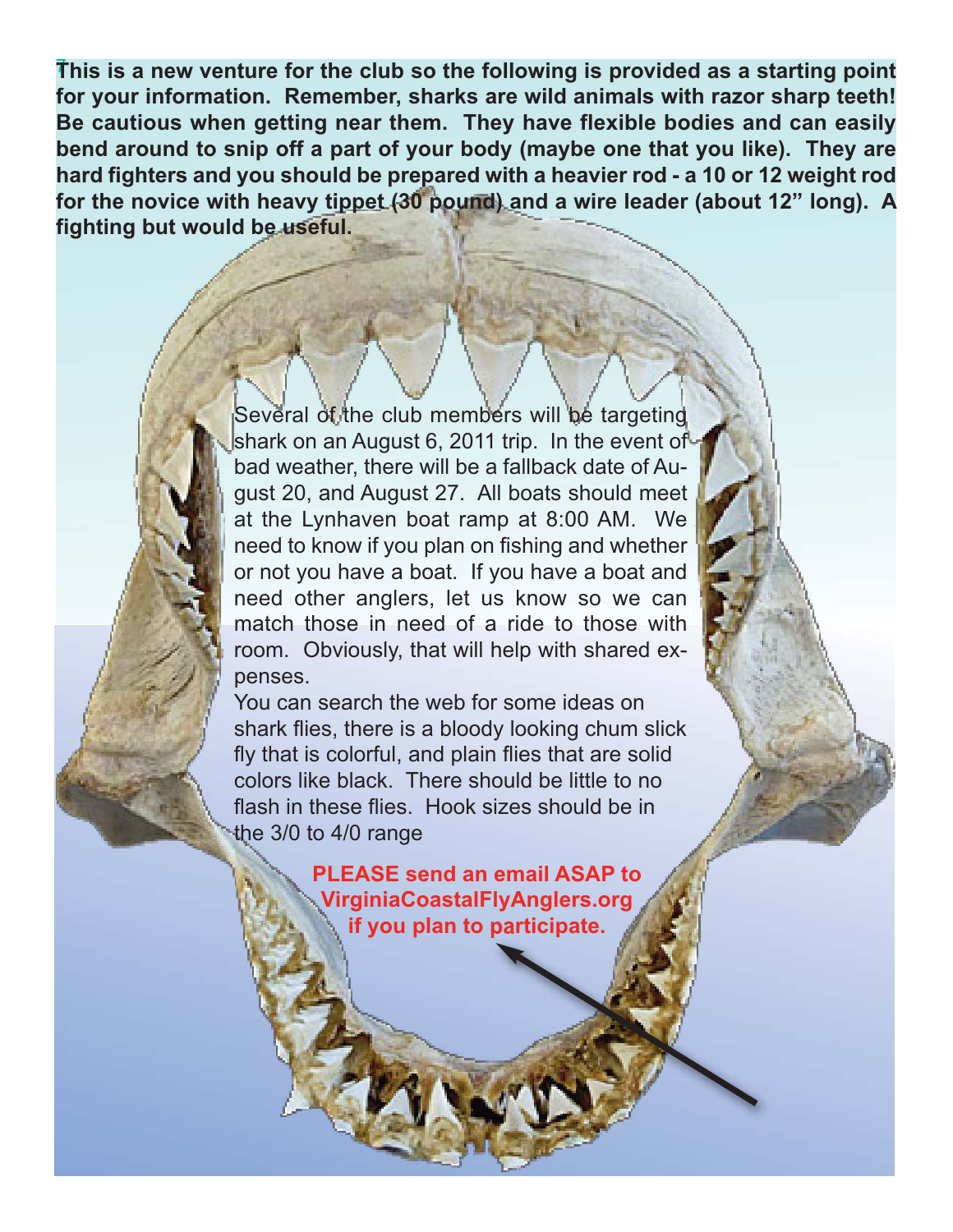**Article from http://www.deneki.com/2009/06/fly-fishing-for-sharks/ Denicki Outdoors**

#### **Fly Fishing for Sharks**

June 9, 2009 in Andros South,Fish,Tips



Sharks are hard on gear. Look closely at that reel... Photo: Andrea Spencer

The waters around South Andros Island are extremely fertile – loaded not only with bonefish, but also mullet, jacks and countless other smaller critters. That means lots of food for sharks, which in turn means lots of sharks, which itself means that we like to fly fish for sharks.

South Andros has populations of bull sharks, nurse sharks, tiger sharks, hammerheads and more, but the most common sharks we see on the flats are lemons and blacktips, and those are what we catch the most of on flies.

Single Strand Wire

The most unusual piece of gear that you'll need when fly fishing for sharks is also the most important – single strand wire leader. Sharks have really, really sharp teeth and really, really strong jaws. Coated, 'knot-able' braided wire that works fine for barracudas will not cut the mustard with sharks. You need to use the real deal – stuff like this.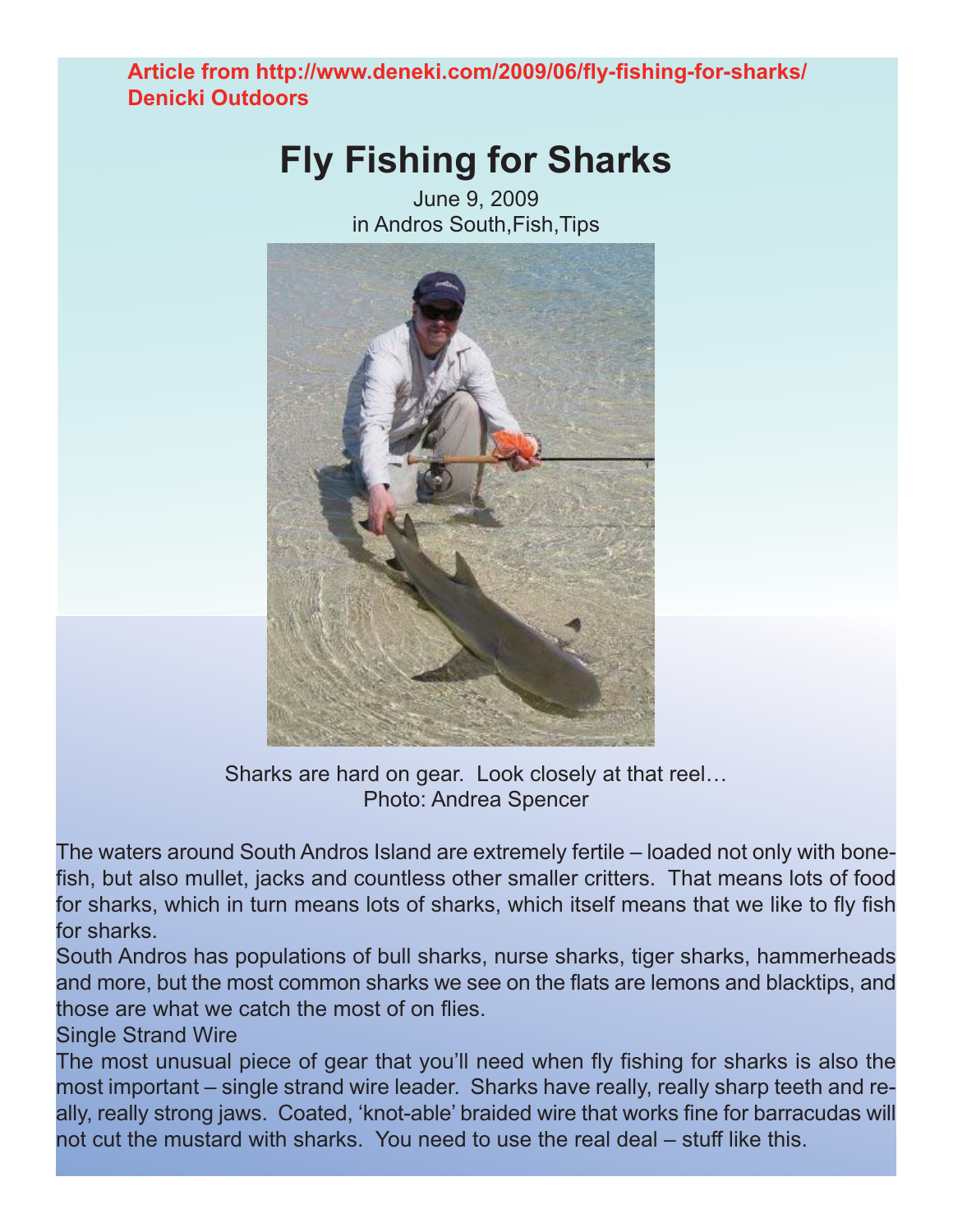To attach your fly (more on shark flies below) to your wire leader, you need to use a notso-conventional 'knot' – the haywire twist. To attach the wire to the back section of your leader, you can use another haywire twist with a loop-to-loop connection or you can tie an Albright knot, with the doubled-over section being the wire.

#### **Other Gear**

10 weight rods are the minimum here. Many guests fish rods in the 10-12 weight range, but honestly that's just because they don't have anything heavier. Sharks get big and they can pull really hard. If you've got a really big stick like a 14 weight or more, bring it along– you'll get a bend in it, we promise.

Reels need to be big with lots of backing capacity and a very durable drag. See the photo above for an example of what sharks do to reels.

Lines are floating because we're fishing on the flats. Flies tend to be streamers in bright yellow, red or orange, or some combination thereof.

**Techniques** 

Most of the time sharks cruise slowly and steadily. To get a shark to eat you don't need to strip your streamer really fast like you would with a barracuda. Just lead the shark, and get the fly right in front of his nose. Twitch it to keep it in front of him as he swims along and he'll often just chew on it, in the words of our manager, 'like a curious dog'.

Poppers and crease flies can also generate some real excitement when shark fishing. Sharks' mouths are not really designed for surface feeding, so poppers and crease flies tend to get a lot of swipes and nudges from sharks but not a lot of hookups. That's OK though – it's still a ton of fun to watch a shark at least try to eat your surface fly. When you do hook up, hold on and get ready for a battle. Sharks fight hard!



**The Mad Pumpkin** 

Tying sequence located at **http://www.stripstrikecharters.com/shark\_fly.htm**